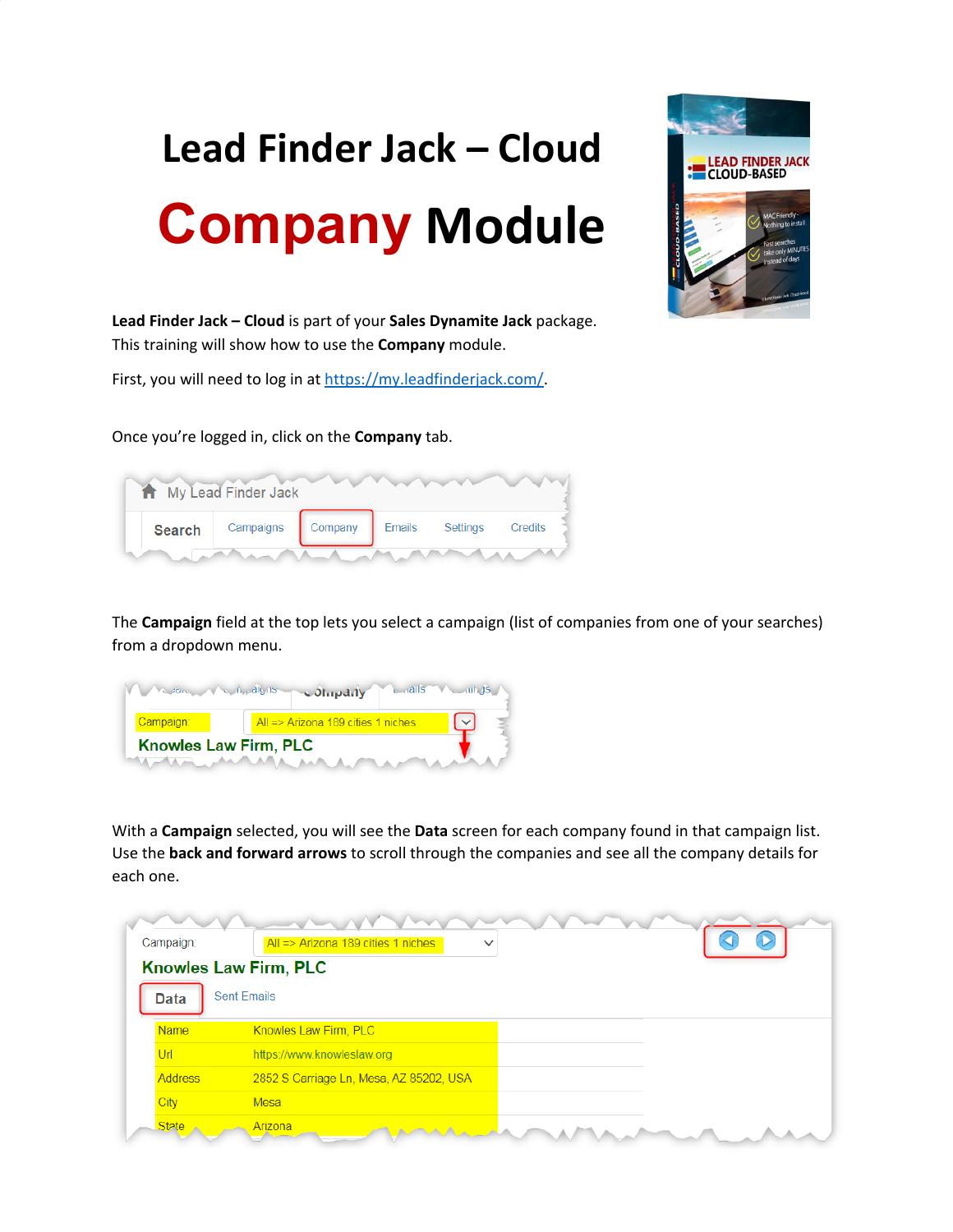A company's **Data** screen contains a lot of details. *This is the same screen that you can access by clicking the round " i " icon for that company in the Campaigns Module listing.*

|                | Un Www.www.                |  |
|----------------|----------------------------|--|
| knowleslaw.org | Knowles Law Firm, PLC      |  |
|                | wire op man me WRIA MAMMAN |  |

|                | <b>f</b> My Lead Finder Jack |                                                                                                                                                                                                            |               |                 |                                                                                 |
|----------------|------------------------------|------------------------------------------------------------------------------------------------------------------------------------------------------------------------------------------------------------|---------------|-----------------|---------------------------------------------------------------------------------|
| Search         | Campaigns                    | Company                                                                                                                                                                                                    | <b>Emails</b> | <b>Settings</b> | Credits                                                                         |
| Campaign:      |                              | All $\Rightarrow$ Arizona 189 cities 1 niches                                                                                                                                                              |               | $\checkmark$    |                                                                                 |
|                | <b>Knowles Law Firm, PLC</b> |                                                                                                                                                                                                            |               |                 |                                                                                 |
| Data           | <b>Sent Emails</b>           |                                                                                                                                                                                                            |               |                 |                                                                                 |
| Name           |                              | Knowles Law Firm, PLC                                                                                                                                                                                      |               |                 |                                                                                 |
| Ur1            |                              | https://www.knowleslaw.org                                                                                                                                                                                 |               |                 |                                                                                 |
| <b>Address</b> |                              | 2852 S Carriage Ln, Mesa, AZ 85202, USA                                                                                                                                                                    |               |                 |                                                                                 |
| City           | Mesa                         |                                                                                                                                                                                                            |               |                 |                                                                                 |
| <b>State</b>   | Arizona                      |                                                                                                                                                                                                            |               |                 |                                                                                 |
| Zipcode        | 85202                        |                                                                                                                                                                                                            |               |                 |                                                                                 |
| Last updated   | 9/23/2020                    |                                                                                                                                                                                                            |               |                 |                                                                                 |
| Email          |                              | tonyknowles@knowleslaw.org, info@knowleslaw.org                                                                                                                                                            |               |                 |                                                                                 |
| Phone          |                              | (602) 702-5431, (480) 359-3128, (480) 269-1944, (480) 247-6366, (480)<br>203-2000, (888) 332-5621, (888) 433-1946                                                                                          |               |                 |                                                                                 |
| Streetnumber   | 2852                         |                                                                                                                                                                                                            |               |                 |                                                                                 |
| Route          |                              | South Carriage Lane                                                                                                                                                                                        |               |                 |                                                                                 |
| Country        | <b>United States</b>         |                                                                                                                                                                                                            |               |                 |                                                                                 |
| Location       |                              | $(33.362760, -111.892827)$                                                                                                                                                                                 |               |                 |                                                                                 |
| <b>Niches</b>  |                              | attorney, business service, criminal attorney, criminal justice attorney,<br>criminal lawyer, dui attorney, dwi attorney, justice, juvenile lawyer, law firm,<br>personal injury laywer, personal services |               |                 | lawyer, malpractice attorney, personal injury attorney, personal injury lawyer, |

| Facebook                   | https://www.facebook.com/KnowlesLawFirm           |  |
|----------------------------|---------------------------------------------------|--|
| Twitter                    | https://twitter.com/knowleslawfirm                |  |
| GooglePlusID               | 110700665268615328787                             |  |
| Origins                    | World, AdWords Search Engine, World Search Engine |  |
| MobileSpeed                | 63<br>Needs work                                  |  |
| MobileUsability            | 99<br>Good                                        |  |
| Google Maps<br>Match       | Name: Found<br>Address: Not Found<br>Phone: Found |  |
| <b>WordPress</b>           | no                                                |  |
| UnclaimedStatus G+:No site |                                                   |  |
| Video                      | http://www.knowleslaw.org                         |  |